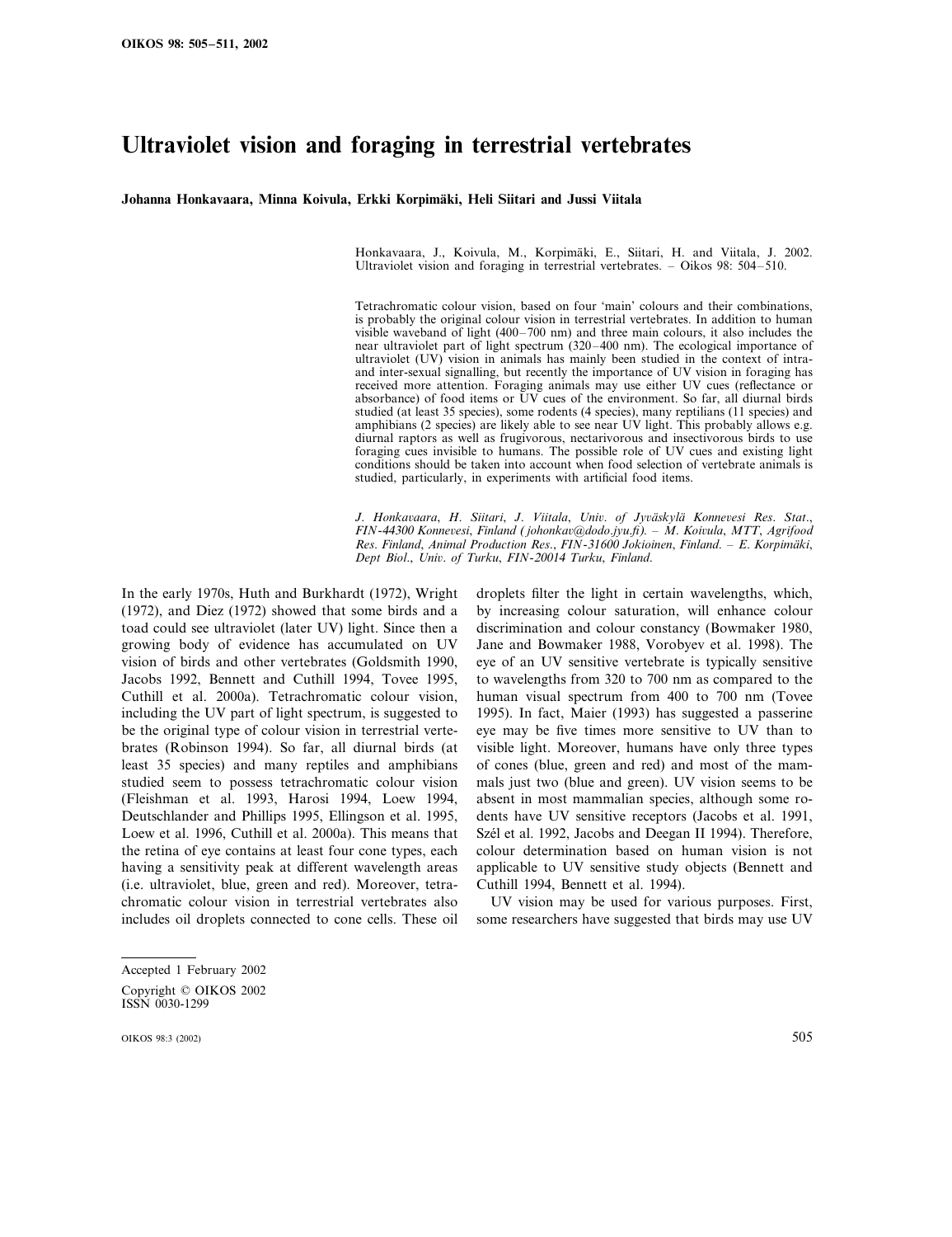for orientation and navigation (Kreithen and Eisner 1978, Burkhardt 1982, Schmidt-Koenig 1990, Jacobs 1992, Phillips and Moore 1992, Able and Able 1993, Wiltschko et al. 1993, Munro and Wiltschko 1995). In addition to polarization patterns and spectral gradients, the Earth's magnetic field also provides a source of information, and the short wavelengths of light may be crucial for one mechanism of the magnetoreception (Phillips and Borland 1992, Wiltschko et al. 1993, Deutschlander et al. 1999).

Second, many birds and at least some lizards have secondary sexual characters that reflect in both visible and UV spectrum (Peiponen 1963, Burkhardt 1982, 1989, Alberts 1989, Fleishman et al. 1993, Andersson and Amundsen 1997, Andersson et al. 1998, Hunt et al. 1998, LeBas and Marshall 2000). Several studies in both the laboratory and field suggest that UV wavelengths are used in mate choice and social signalling (Alberts 1989, Fleishman et al. 1993, Maier 1993, Finger and Burkhardt 1994, Bennett et al. 1996, 1997, Andersson and Amundsen 1997, Andersson et al. 1998, Johnsen et al. 1998, Hunt et al. 1997, 1998, 1999, LeBas and Marshall 2000, Siitari et al. 2002a).

Third, Burkhardt (1982) found that petals of some flowers and some fruits and berries covered by waxy bloom reflect UV light and suggested that this might affect the foraging behaviour of birds. As many natural backgrounds (e.g. leaves, bark, and soil) do not reflect UV (Endler 1993, Finger and Burkhardt 1994), the contrast between the food item and its background will increase. Recently new evidence on the importance of UV vision in foraging has accumulated and this article aims to review these studies.

#### **Fruit-frugivore interactions**

One main function of the colour of fleshy fruits is to advertise fruits to the potential seed dispersers. Most of the fruits consumed by birds in temperate zones appear to be red and/or black (Wilson and Whelan 1989), although in northern boreal areas the proportion of blue fruits is also high. Many blue berries have a waxy bloom that reflects ultraviolet light (Burkhardt 1982, Wilson and Whelan 1989, Siitari et al. 1999), and Burkhardt (1982) suggested that UV reflection of fruits might affect the foraging behaviour of birds. As green leaves absorb UV light (Fig. 1b), UV reflective fruits should be conspicuous against green foliage (Burkhardt 1982) (Fig. 1c) for frugivores that have cone pigments with sensitivity peaks at both UV and green wavelengths (Altshuler 2001). Originally the wax may have evolved for other functions, for example to protect the fruit from microbes, fungi (Burkhardt 1982) and deleterious radiation of sun. Actually, many fruits appearing black or blue to humans are ultraviolet when taking into account the UV part of spectrum (the reflectance spectra in Fig. 1). Burkhardt (1982) found that in Germany 14 of 24 species studied (58%) had fruits that reflect UV. In Illinois (USA) the proportion of ultraviolet fruits was 40; 21 of 53 plants species studied having fruits reflecting UV light (Wilson and Whelan 1989). Moreover, a recent study from Panama indicates that 61.5% of species studied (24 of 39) reflected UV light. These tropical fruits lack waxy bloom and their UV reflection is probably due to pigments (Altshuler 2001).

Whether the UV reflection of fruit may affect the detection or preferences of birds is controversial. Wilson and Whelan (1989) in North America and Allen



Fig. 1. a) Reflectance spectra of different berries. Explanations: black = a bilberry after the wax layer removed, blue = intact blue bilberry, P.quad.=berry of *Paris quadrifolia* (Liliaceae), V. ulig.=intact blue berry of *Vaccinium uliginosum*. Paris berries do not have waxy coating (own observation). b) Reflectance spectra of a bilberry leaf, *Vaccinium myrtillus*. c) An example of the spectral contrast between bilberries, *Vaccinium myrtillus*, and their background foliage (berry colour  $(R_s)$  versus background reflectance  $(R_b)$  ratio  $[(R_s - R_b/R_b)].$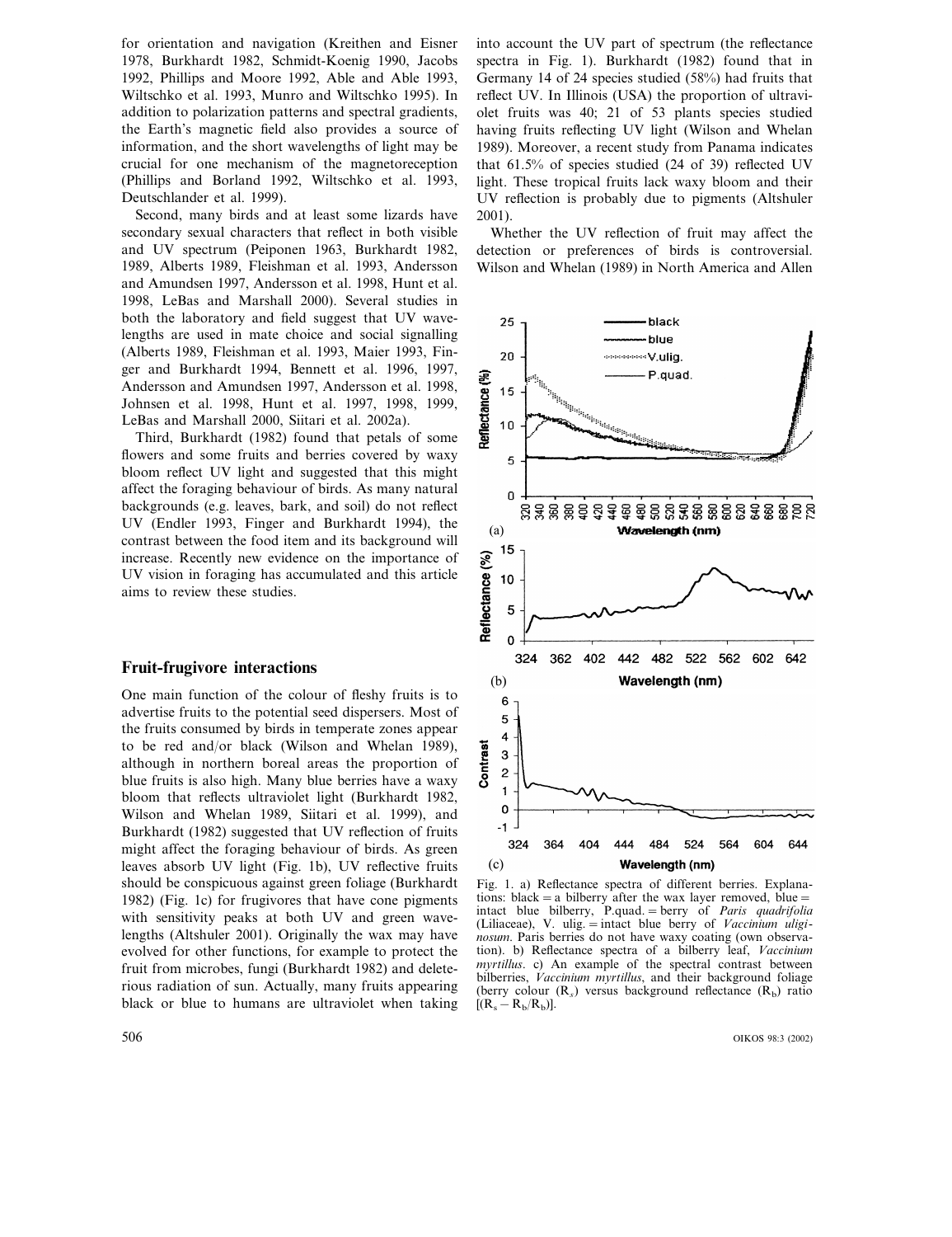and Lee (1992) in New Zealand found no effect of UV reflective waxy bloom on preferences of birds. In a recent field study conducted in Panama, fruit removal was lower when UV was filtered out from ambient light compared to fruit removal from plants under UV transmitting filters or without filters (Altshuler 2001). Moreover, when preferences of redwings (*Turdus iliacus*) on bilberries (*Vaccinium myrtillus*) were studied, a difference was found between the behaviour of adult and naïve birds (Siitari et al. 1999). Both experienced adult and naïve hand-raised juvenile redwings were allowed to choose between blue UV reflecting and manipulated black (wax removed by rubbing) bilberries either in the presence (UV + trial) or absence (UV – trial) of UV light. Adult birds preferred UV reflecting berries in  $UV + trial$ , but made no difference between different colour types of berries in UV – trial However, naïve redwings did not make any difference between the two colour types of berries in either light condition. The experiment showed that UV light may affect foraging decisions of adult redwings and that naïve birds may learn colour preferences e.g. by social learning. It is also possible that the sensory capacity of juveniles is different from that of adult birds. However, the first choice of even na¨ıve birds in this cafeteria test was the UV reflecting berry (Siitari et al. 1999) suggesting that naïve birds could detect UV, too. Also, the black grouse (*Tetrao tetrix*) preferred UV reflecting berries in behavioural experiment (Siitari et al. 2002b), although the location of  $\lambda_{\text{max}}$  of the extreme short wavelength-sensitive cone visual pigment in galliform species differs from that in passerines (typically  $\sim$  360–370 nm in passeriformes vs  $\sim$  420 nm in galliformes, Cuthill et al. 2000a). However, the ocular media of birds have a relatively high transmission of short wavelengths and thus permit this cone visual pigment to confer considerable UV sensitivity (Cuthill et al. 2000a), at least in the galliform species studied so far (see references in Cuthill et al. 2000a).

These experiments show that the effect of colour might be strongly context-dependent. In general, environmental conditions during signal transmission and detection affect signal perception (Endler 1993). The bilberry (reflectance spectrum in Fig. 1) is a typical, ubiquitous UV reflecting berry in northern boreal areas of Europe. It grows typically in forest light environment called 'woodland shade' in Endler's classification (Endler 1993). Actually, signal colours in 'woodland shade'-type of forests should be blue or blue-green and perhaps ultraviolet to maximise brightness (Endler 1993).

As earlier studies have documented that lizards use UV in signalling (Alberts 1989, Fleishman et al. 1993, LeBas and Marshall 2000), challenge for the future research remains to study the possible role of UV in the fruit preferences of frugivorous lizards.

#### **Insect prey and their predators**

It has been suggested that birds may also use UV when searching for insect prey (Burkhardt 1982, Jane and Bowmaker 1988). In Finland, most of the night active Lepidoptera (78.6%), but only less than third of the day active species (30.8%), were found to have wing patterns that reflect UV (Lyytinen 2001). Also, in this study, moth wings were manipulated to either reflect or absorb UV, and the survival of these differently treated moths was monitored in the field. Lyytinen (2001) concluded, that UV reflective wing patterns of diurnal Lepidoptera may result in differential survival due to increased predation risk by visually orienting diurnal predators.

Furthermore, when Church et al. (1998a) manipulated the light environment using either UV-blocking or UV-transmitting filters in the laboratory, they found that blue tits (*Parus caeruleus*) tended to detect the cryptic caterpillar prey more quickly in the presence of UV light. As the difference was found only in time needed for first detection, the possibility remains that this behaviour was caused by hesitation due to unnatural illumination. In any case, UV cues of light environment may affect the foraging behaviour of blue tits even when neither prey nor background does reflect large amount of UV. However, if the spectral reflectance of insect prey and its background differs in UV waveband, prey may be highly detectable to birds due to increased contrast between prey and its background.

In cryptic insects the camouflage usually continues also in UV wavelengths, but there are at least some caterpillars that are cryptic in visible light but reflect strongly UV. This may indicate aposematic coloration, advertising unpalatability and/or poisonous qualities (Church et al. 1998b). Therefore, it is also possible that insect larvae may be cryptic to some predators and simultaneously aposematic to others. However, Lyytinen et al. (2001) found that UV cues alone do neither signal unpalatability nor work effectively as aposematic signals to great tits (*Parus major*).

#### **Avian predators and small rodents**

In many mammalian species scents form the basis for communication. Scent markings (e.g. urine, faeces and secretions from various glands) play an important role in the social and sexual behaviour of mammals (Johnson 1973, Brown 1979). Scent marks of small rodents are known to be visible in UV light due to fluorescence (Desjardins et al. 1973), as the scent markings absorb part of UV radiation and emit the absorbed energy as visible light. A new finding was that vole scent marks are also detectable in UV light due to reflectance (Viitala et al. 1995, Koivula and Viitala 1999, Fig. 2). Thus predators with ability to detect UV light could use scent marks to find vole patches and assess prey densities.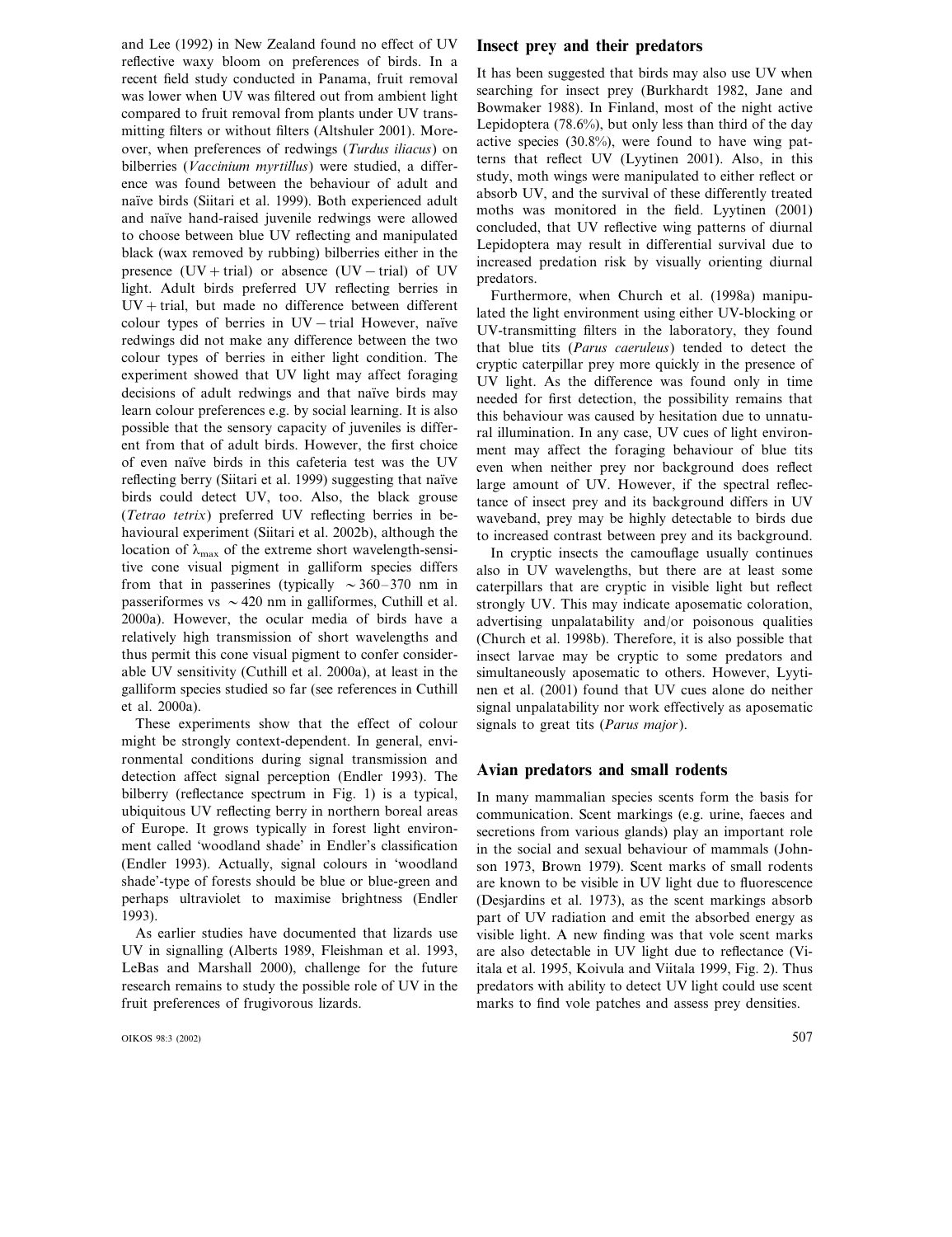

Fig. 2. Scent marks of the field vole, *Microtus agrestis*, in ultraviolet light (left) and in visible light (right).

Both aviary and large scale field experiments have indicated that Eurasian kestrels (*Falco tinnunculus*) are attracted to vole scent marks in the presence of UV light and use them as a cue when hunting (Viitala et al. 1995, Koivula et al. 1999a). In the laboratory experiment kestrels were given a choice among four arenas: 1) vole scent marks in UV light (scent + UV + ), 2) clean arena in UV light (scent  $-W+$ ), 3) scent marks in visible light (scent + UV – ), and 4) clean arena in visible light (scent  $-UV-$ ). The kestrels were most interested in vole scent marks in  $UV +$  condition, measured both as the number of scans (events when the bird pointed its eyes to the target and bobbed its head to estimate the distance) and the time spent above the arenas (Viitala et al. 1995).

UV reflectance of scent marks differs between species and also between reproductive categories of voles, and kestrels may be able to distinguish these differences (Koivula et al. 1999a, b). In a laboratory experiment kestrels preferred the scent marks of mature field vole (*Microtus agrestis*) males over the scent marks of females and non-breeding juveniles. Moreover, kestrels also preferred the scent marks of sibling voles (*Microtus rossiaemeridionalis*) over those of bank voles (*Clethrionomys glareolus*) and field voles. These findings may partly explain why diurnal raptors catch more male than female voles, and why males seem to be more vulnerable prey to rodent-eating birds of prey (Korpimäki 1985, Halle 1988, Mappes et al. 1993). Several studies have also suggested that sibling voles make up a larger proportion of the diet of avian predators than would be expected from the numbers available (Korpimäki 1985, Norrdahl and Korpimäki 1993).

These results are likely to apply to other diurnal birds of prey, too, as field experiments have indicated that rough-legged buzzards (*Buteo lagopus*) are also attracted to vole scent marks (Viitala et al. 1995, Koivula and Viitala 1999). Olfaction or human visible wavelengths could also have explained the results in the field experiments, but in a controlled aviary environment Viitala et al. (1995) found that kestrels did not react to the scent marks of voles in visible light without UV, and olfactory cues were not important. In the recent laboratory experiment also the great grey shrike (*Lanius excubitor*), a passerine bird feeding mainly on small rodents and insects (Huhtala et al. 1977, Lefranc and Worfolk 1997), showed preference to vole scent marks in presence of UV light (Probst et al. 2002). Perhaps not surprisingly the nocturnal Tengmalm's owls (*Aegolius funereus*) did not respond to vole scent marks either in UV or visible light (Koivula et al. 1997), as the owls may lack UV cones (Bowmaker and Martin 1978), and nocturnal birds of prey probably rely mainly on acoustic cues when hunting.

Densities of small mammals oscillate widely in northern Europe (Hansson and Henttonen 1985). This also affects strongly the breeding densities of birds of prey which vary widely among years and track vole densities without an obvious time lag (Korpimäki and Norrdahl 1991, Korpimäki 1994). During years with low vole densities, kestrels shift to alternative prey, among which shrews, small birds, lizards and insects are most important (Korpimäki and Norrdahl 1991), The ability to visually detect scent marks in UV light may enable diurnal birds of prey to 'screen' large areas in short time and thus find suitable breeding and hunting areas (Viitala et al. 1995, Koivula and Viitala 1999, Koivula et al. 1999b). Altogether, the ability to detect vole scent marks may thus reduce the hunting costs to birds of prey. However, visibility of scent marks in UV light seems not to be too costly for voles. As birds of prey are not as effective predators of voles as small mustelids which use odour cues when hunting (Norrdahl and Korpimäki 1995), the overall predation risk due to visibility in UV light of scent marks is smaller than the risk due to odour of scent marks (Koivula and Korpimäki 2001).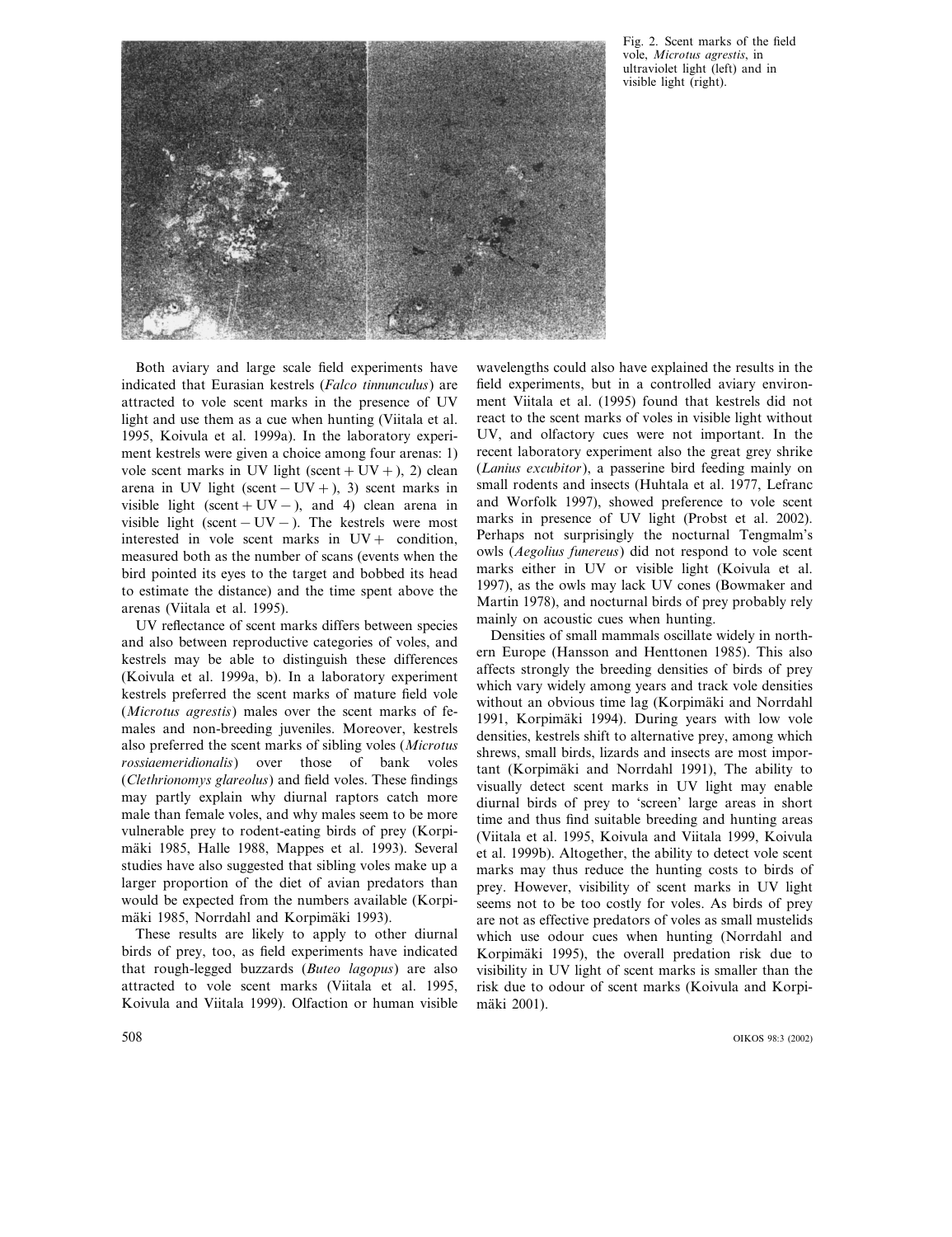### **Concluding remarks**

The function of ultraviolet vision in foraging of animals is just beginning to be understood. UV cues may enhance food detection where food items either reflect, absorb or scatter UV light in relation to their background (Tovee 1995). All 35 species of diurnal birds, four species of rodents, 11 species of lizards and two species of amphibians studied so far are able to detect UV light. The good ability to detect both visible and UV waveband is likely to allow diurnal raptors to discern scents marks of small rodents and other terrestrial vertebrates. In addition, frugivorous, nectarivorous and insectivorous birds are likely to use UV cues when searching for food. Challenge for future research is a possible role of UV cues in the food preferences of frugivorous and insectivorous lizards as well as insectivorous amphibians. In addition, although there are indications that at least some rodents are sensitive to UV, this subject and its ecological consequences remain to be studied.

An object white to humans is not necessarily white to e.g. birds (Cuthill et al. 2000b). All cone classes of receiver's eye have to be stimulated in relatively similar proportions for an object to be perceived as white in colour. Thus, for a species sensitive to UV, an object should reflect also in UV in order to be perceived as white. As snow reflects UV light, it is not known whether white winter coats of some northern mammals (e.g. arctic hare, *Lepus timidus*) and white plumages of some birds (willow ptarmigan, *Lagopus lagopus*) are more easily detected in UV than in visible light. If some of the camouflage is lost in UV, then the traditional view on a reduction of predation risk due to whiteness should be revised. Moreover, bright coloration and UV visible plumage ornaments may increase predation risk of passerine birds if bird-feeding diurnal raptors (e.g. the sparrow hawks *Accipiter nisus* and the merlins *Falco columbarius*) use these ornaments as a hunting cue.

The possible role of UV cues should be taken into account when food selection of animals is studied, and especially, when artificial food items are provided for study objects. Furthermore, one should be aware of existing light conditions, as spectral range of available light may affect colour perception. In addition, the relative importance of ultraviolet light compared to other wavebands visible to the study object may vary depending on species and visual task in question (Hunt et al. 2001, Kevan et al. 2001, Maddocks et al. 2001).

We suggest that along with laboratory research, field experiments should be conducted to show whether UV sensitivity indeed has importance when wild animals are foraging in natural conditions. Changing the light environment by completely filtering out one waveband from light spectrum, and thus excluding one colour, might result to the target objects appearing unnatural. Thus, we propose future experiments, wherein the colour of the target objects themselves would be changed and simultaneously the illumination kept or changed in the limits of that in the natural environment of the species studied.

## **References**

- Able, K. P. and Able, M. A. 1993. Daytime calibration of magnetic orientation in a migratory bird requires a view of skylight polarization. – Nature 364: 523–525.
- Alberts, A. C. 1989. Ultraviolet visual sensitivity in desert iguanas: implications for pheromone detection. – Anim. Behav. 38: 129–137.
- Allen, R. B. and Lee, W. G. 1992. Fruit selection by birds in relation to fruit abundance and appearance in the naturalised shrub *Berberis darwinii.* –  $N.\overline{Z}$ . J. Bot. 30: 121–124. Altshuler, D. 2001. Ultraviolet reflectance in fruits, ambient
- light composition and fruit removal in a tropical forest. Evol. Ecol. Res. 3: 767–778.
- Andersson, S. and Amundsen, T. 1997. Ultraviolet colour vision and ornamentation in bluethroats. – Proc. R. Soc. Lond. B 264: 1587–1591.
- Andersson, S., Ornborg, J. and Andersson, M. 1998. Ultraviolet sexual dimorphism and assortative mating in blue tits. – Proc. R. Soc. Lond. B 265: 445–450.
- Bennett, A. T. D. and Cuthill, I. C. 1994. Ultraviolet vision in birds: what is its function? – Vision Res. 34: 1472–1478.
- Bennett, A. T. D., Cuthill, I. C. and Norris, K. J. 1994. Sexual selection and the mismeasure of color. – Am. Nat. 144: 848–860.
- Bennett, A. T. D., Cuthill, I. C., Partridge, J. C. and Maier, E. 1996. Ultraviolet vision and mate choice in zebra finches. – Nature 380: 433–435.
- Bennett, A. T. D., Cuthill, I. C., Partridge, J. C. and Lunau, K. 1997. Ultraviolet plumage colors predict mate preference in starlings. – Proc. Natl. Acad. Sci. USA 94: 8618– 8621.
- Bowmaker, J. K. 1980. Birds see ultraviolet light. Nature 284: 306.
- Bowmaker, J. K. and Martin, G. R. 1978. Visual pigments and colour vision in a nocturnal bird, *Strix aluco* (tawny owl). – Vision Res. 18: 1125–1130.
- Brown, R. E. 1979. Mammalian social odours: a critical review. – Adv. Stud. Anim. Behav. 10: 103–162.
- Burkhardt, D. 1982. Birds, berries and UV. Naturwissenschaften 69: 153–157.
- Burkhardt, D. 1989. A bird's eye view of feathers. J. Comp. Physiol. A 164: 787–796.
- Church, S. C., Bennett, A. T. D., Cuthill, I. C. and Partridge, J. C. 1998a. Ultraviolet cues affect the foraging behaviour of the blue tits. – Proc. R. Soc. Lond. B 265: 1509–1514.
- Church, S. C., Bennett, A. T. D., Cuthill, I. C. et al. 1998b. Does lepidopteran larval crypsis extend into the ultraviolet? – Naturwissenschaften 85: 189–192.
- Cuthill, I. C., Partridge, J. C., Bennett, A. T. D. et al. 2000a. Ultraviolet vision in birds. – Adv. Stud. Behav. 29: 159– 214.
- Cuthill, I. C., Hart, N. S., Partridge, J. C. et al. 2000b. Avian colour vision and avian video playback experiments. – Acta Ethol. 3: 29–37.
- Desjardins, C., Maruniak, J. A. and Bronson, F. H. 1973. Social rank in house mice: differentation revealed by ultraviolet visualization of urinary marking patterns. – Science 182: 939–941.
- Deutschlander, M. E. and Phillips, J. B. 1995. Characterization of an ultraviolet photoreception mechanism in the retina of an amphibian, the axolotl (*Ambystoma mexicanum*). – Neurosci. Lett. 197: 93–96.
- Deutschlander, M. E., Phillips, J. B. and Borland, S. C. 1999. The case for light dependent magnetic orientation in animals. – J. Exp. Biol. 202: 891–908.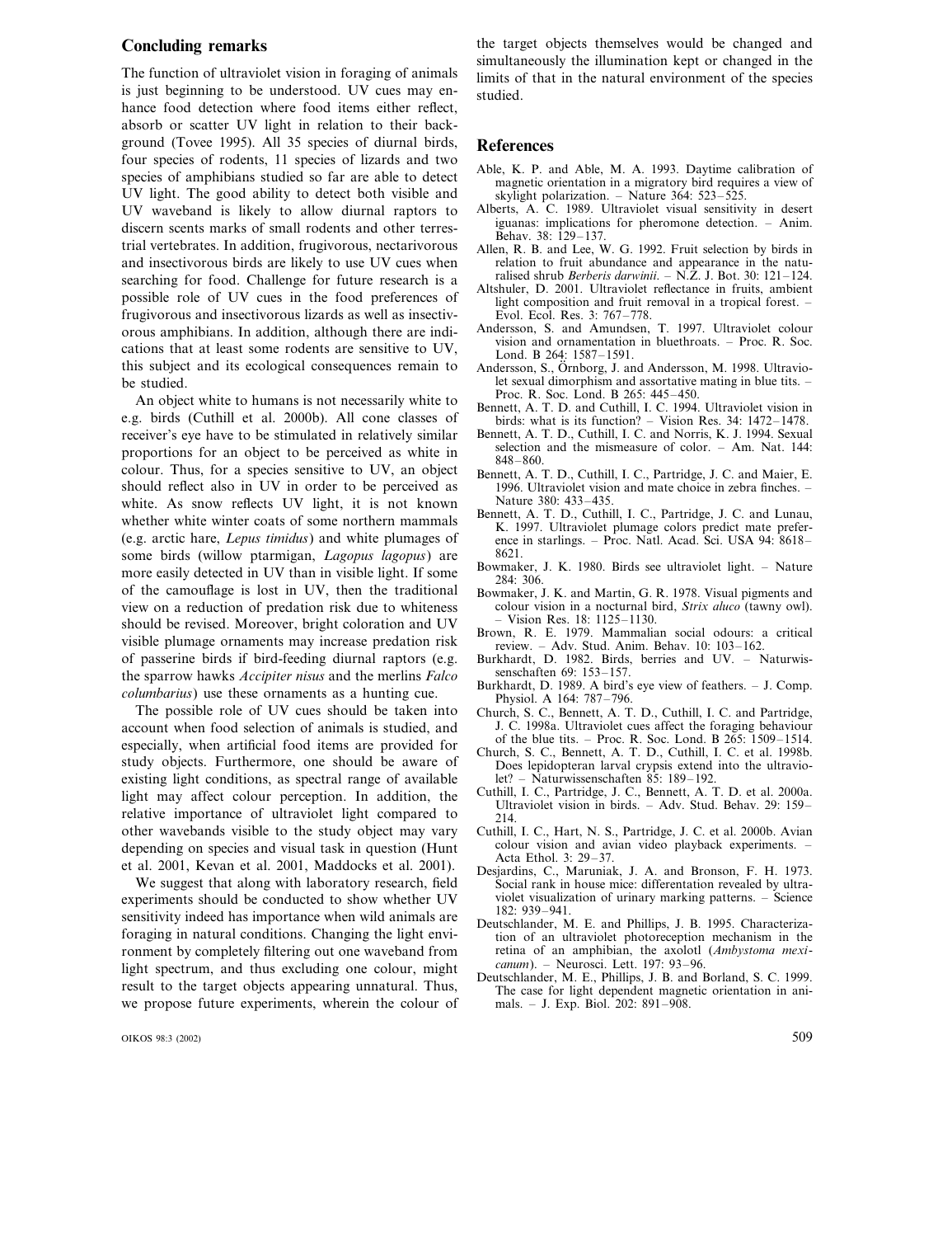- Diez, M. 1972. Erdkröten können UV-Licht sehen. Naturwissenschaften 59: 316.
- Ellingson, J. M., Fleishman, L. J. and Loew, E. R. 1995. Visual pigments and spectral sensitivity of the diurnal gecko *Gonatodes albogularis*. – J. Comp. Physiol A 177: 559–567.
- Endler, J. A. 1993. The color of light in forests and its implications. – Ecol. Monogr. 63: 1–27.
- Finger, E. and Burkhardt, D. 1994. Biological aspects of bird colouration and avian colour vision including ultraviolet range. – Vision Res. 34: 1509–1514.
- Fleishman, L., Loew, E. and Leal, M. 1993. Ultraviolet vision in lizards. – Nature 365: 397.
- Goldsmith, T. H. 1990. Optimization, constraint, and history in evolution of eyes.  $-$  Q. Rev. Biol. 65: 281–322.
- Halle, S. 1988. Avian predation upon a mixed community of common voles (*Microtus aralis*) and wood mice (*Apodemus sylaticus*). – Oecologia 75: 451–455.
- Hansson, L. and Henttonen, H. 1985. Gradients in density variations of small rodents: the importance of latitude and snow cover. – Oecologia 67: 394–402.
- Harosi, F. I. 1994. An analysis of two spectral properties of vertebrate visual pigments. – Vision Res. 34: 1359–1367.
- Huhtala, K., Itämies, J. and Mikkola, H. 1977. Beitrag zur Brutbiologie und Ernährung des Raubwürgers (*Lanius ex-cubitor*) in Österbotten, Finnland. – Beiträge zur  $cubicor$ ) in Österbotten, Finnland. – Vogelkunde 23: 129–146.
- Hunt, S., Cuthill, I. C., Swaddle, J. P. and Bennett, A. T. D. 1997. Ultraviolet vision and band colour preferences in female zebra finches, *Taeniopygia guttata*. – Anim. Behav. 54: 1382–1392.
- Hunt, S., Bennett, A. T. D., Cuthill, I. C. and Griffiths, R. 1998. Blue tits are ultraviolet tits. – Proc. R. Soc. Lond. B  $265 \cdot 451 - 455$
- Hunt, S., Cuthill, I. C., Bennett, A. T. D. and Griffiths, R. 1999. Preferences for ultraviolet partners in the blue tit. – Anim. Behav. 58: 809–815.
- Hunt, S., Cuthill, I. C., Bennett, A. T. D. et al. 2001. Is the ultraviolet waveband a special communication channel in avian mate choice? – J. Exp. Biol. 204: 2499–2507.
- Huth, H. H. and Burkhardt, D. 1972. Der spektrale Sehebereich eines Violettohr-Kolibris. – Naturwissenschaften 59: 650.
- Jacobs, G. H. 1992. UV vision in verebrates. Am. Zool. 32: 544–554.
- Jacobs, G. H. and Deegan II, J. F. 1994. Sensitivity to ultraviolet light in the gerbil (*Meriones unguiculatus*): characteristics and mechanisms. – Vision Res. 34: 1433–1441.
- Jacobs, G. H., Neitz, J. and Deegan II, J. F. 1991. Retinal receptors in rodents maximally sensitive to ultraviolet light. – Nature 353: 544–554.
- Jane, S. D. and Bowmaker, J. K. 1988. Tetrachromatic colour vision in the duck (*Anas plathyrhynchos* L.): microspectrophotometry of visual pigments and oil droplets. – J. Comp. Physiol. A 162: 225–235.
- Johnsen, A., Andersson, S., Ornborg, J. and Lifjeld, J. T. 1998. Ultraviolet plumage ornamentation affects social mate choice and sperm competition in bluethroats (*Aes*: *Luscinia s*. *secica*): a field experiment. – Proc. R. Soc. Lond. B 265: 1313–1318.
- Johnson, R. P. 1973. Scent marking in mammals. Anim. Behav. 21: 521–535.
- Kevan, P. G., Chittka, L. and Dyer, A. G. 2001. Limits to the salience of ultraviolet: lessons from colour vision in bees and birds. – J. Exp. Biol. 204: 2571–2580.
- Koivula, M. and Korpimäki, E. 2001. Do scent marks increase predation risk of microtine rodents? – Oikos 95: 275–281.
- Koivula, M. and Viitala, J. 1999. Rough-legged buzzards use vole scent marks to assess hunting areas. – Avian Biol. 30: 329–330.
- Koivula, M., Korpimäki, E. and Viitala, J. 1997. Do Tengmalm's owls see vole scent marks visible in ultraviolet light? – Anim. Behav. 54: 873–877.
- Koivula, M., Koskela, E. and Viitala, J. 1999a. Sex and age-specific differences in ultraviolet reflectance of scent marks of bank voles (*Clethrionomys glareolus*). – J. Comp. Physiol. 185: 561–564.
- Koivula, M., Viitala, J. and Koipimaki, E. 1999b. Kestrels prefer scent marks according to species and reproductive status of voles. – Ecoscience 6:  $415-420$ .
- Korpimäki, E. 1985. Rapid tracking of microtine populations by their avian predators: possible evidence for stabilizing predation. – Oikos 45: 281–284.
- Korpimäki, E. 1994. Rapid or delayed tracking of multiannual vole cycles by avian predators? – J. Anim. Ecol. 63: 619–628.
- Korpimäki, E. and Norrdahl, K. 1991. Numerical and functional responses of kestrels, short-eared owls, and longeared owls to vole densities. – Ecology 72: 814–826.
- Kreithen, M. L. and Eisner, T. 1978. Ultraviolet light detection by homing pigeon. – Nature 273: 347–348.
- LeBas, N. R. and Marshall, N. J. 2000. The role of colour in signalling and male choice in the agamid lizard *Ctenophorus ornatus*. – Proc. R. Soc. Lond. B 267: 445–452.
- Lefranc, N. and Worfolk, T. 1997. Shrikes. Pica Press, Sussex.
- Loew, E. R. 1994. A third, ultraviolet-sensitive, visual pigments in the Tokay gecko (*Gekko gekko*). – Vision Res. 34: 1427–1431.
- Loew, E. R., Govardovskii, V. I., Rolhlich, P. and Szel, A. 1996. Microspectrophotometric and inmmonocytochemical identification of ultraviolet photoreceptors in geckos. Visual Neurosci. 13: 247–256.
- Lyytinen, A. 2001. Insect coloration as a defence mechanism against visually hunting predators. – PhD thesis, University of Jyväskylä, Finland.
- Lyytinen, A., Alatalo, R. V., Lindström, L. and Mappes, J. 2001. Can ultraviolet cues function as aposematic signals? – Behav. Ecol. 12: 65–70.
- Maddocks, S. A., Church, S. C. and Cuthill, I. 2001. The effects of the light environment on prey choice by zebra finches. – J. Exp. Biol 204: 2509–2515.
- Maier, E. J. 1993. To deal with ''invisible'': on the biological importance of ultraviolet sensitivity in birds. – Naturwissenschaften 80: 476–478.
- Mappes, T., Halonen, M., Suhonen, J. and Ylönen, H. 1993. Selective avian predation on a population of the field vole, *Microtus agrestis*; greater vulnerability of males and subordinates. – Ethol. Ecol. Evol. 5: 519–527.
- Munro, U. and Wiltschko, R. 1995. The role of skylight polarization in the orientation of a day-migrating bird species. – J. Comp Physiol A 177: 357–362.
- Norrdahl, K. and Korpimäki, E. 1993. Predation and interspecific competition in two *Microtus* voles. – Oikos 67: 149– 158.
- Norrdahl, K. and Korpimäki, E. 1995. Mortality factors in a cyclic vole population. – Proc. R. Soc. Lond. B 261: 49–53.
- Peiponen, V. A. 1963. Zur Bedeutung der Ölkugeln im Farbensehen der Sauropsiden. – Ann. Zool. Fenn. 1: 281–302.
- Phillips, J. B. and Borland, S. C. 1992. Behavioural evidence for the use of a light-dependent magnetoreception by a vertebrate. – Nature 359: 142–144.
- Phillips, J. B. and Moore, F. R. 1992. Calibration of the sun compass by sunset polarized light patterns in a migratory bird. – Behav. Ecol. Sociobiol. 31: 189–194.
- Probst, R., Pavlicev, M. and Viitala, J. 2002. UV reflecting vole scent marks attract a passerine: the great grey shrike (*Lanius excubitor*). – J. Avian Biol. in press.
- Robinson, S. R. 1994. Early vertebrate colour vision. Nature 367: 121.
- Schmidt-Koenig, K. 1990. The sun compass. Experimentia 46: 336–342.
- Siitari, H., Honkavaara, J. and Viitala, J. 1999. Ultraviolet reflection of berries attracts foraging birds: a laboratory study with redwings (*Turdus iliacus*) and bilberries (*Vaccimum myrtillus*). – Proc. R. Soc. Lond. B 266: 2125–2129.